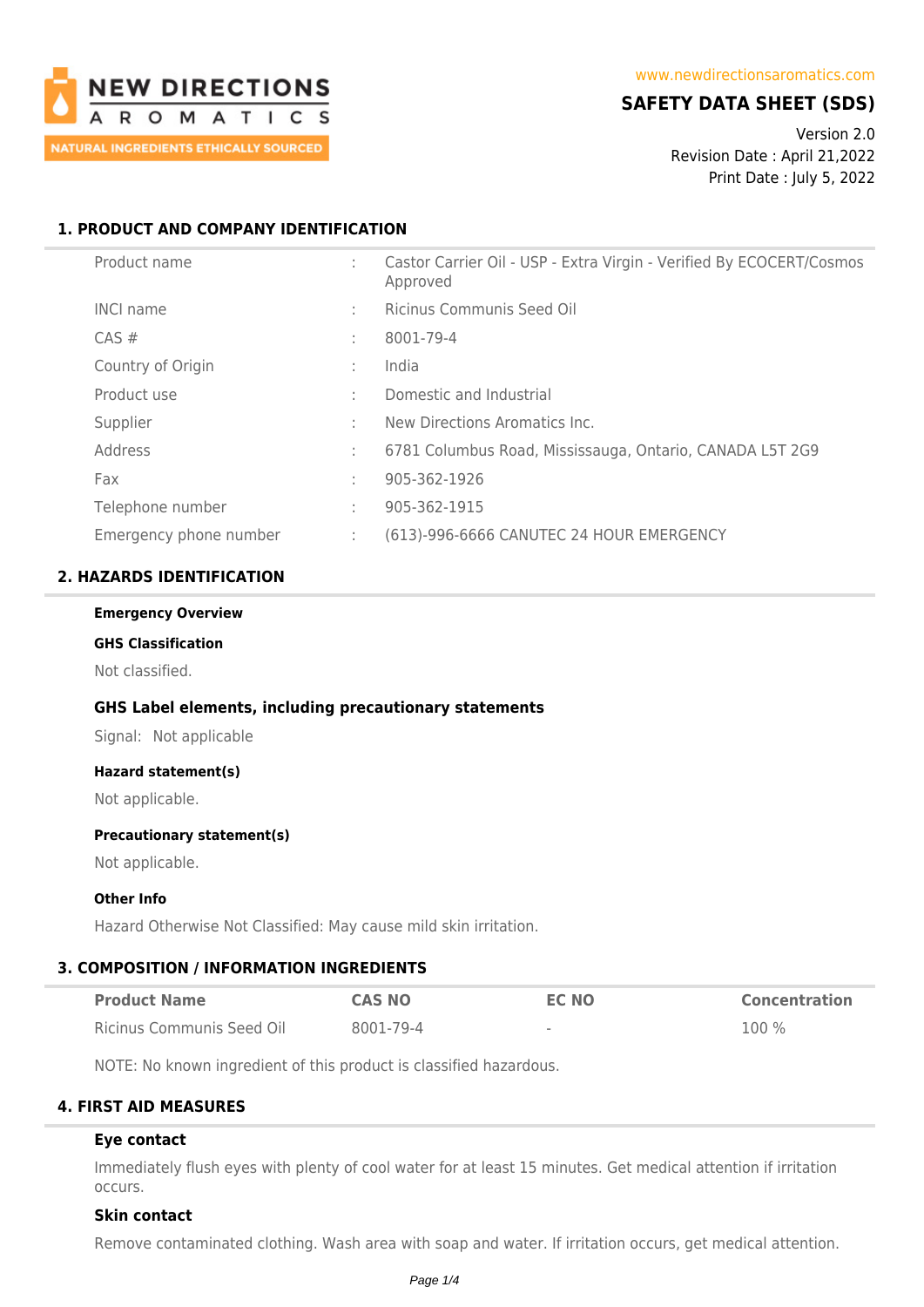# **Inhalation**

If inhaled, removed to fresh air. Get medical attention if symptoms appear.

# **Ingestion**

Seek medical attention or contact local poison control center.

# **5. FIRE FIGHTING MEASURES**

### **Suitable extinguishing media**

Foam. Dry Powder. Carbon dioxide.

### **Unsuitable extinguishing media**

Water spray, water jet.

### **Special protective equipment and precautions for fire-fighters**

Wear proper protective equipment. Exercise caution when fighting any chemical fire. Use water spray or fog for cooling exposed containers.

# **Special hazards arising from the substance or its combustible products**

Hazardous decomposition products may be formed at extreme heat or if burned.

### **Resulting gases**

Carbon oxides.

# **6. ACCIDENTAL RELEASE MEASURES**

### **Personal precautions, protective equipment and emergency procedures.**

Equip clean crew with proper protection. Respiratory protection equipment may be necessary.

#### **Environmental precautions**

Prevent entry to sewers and public waters. Notify authorities if product enters sewers or public waters.

## **Methods and materials for containment and cleaning up**

Clean up any spills as soon as possible, using an absorbent material to collect it. Use suitable disposal containers.

# **7. HANDLING AND STORAGE**

# **Precautions for safe handling**

No direct lighting. No smoking. Ensure prompt removal from eyes, skin and clothing. Wash hands and other exposed areas with mild soap and water before eating, drinking or smoking and when leaving work. Handle in accordance with good industrial hygiene and safety procedures.

# **Conditions for safe storage, including any incompatibilities**

Provide local exhaust or general room ventilation to minimize dust and/or vapour concentrations. Keep container closed when not in use.

# **8. EXPOSURE CONTROLS AND PERSONAL PROTECTION**

# **Eyes**

Use tightly sealed goggles.

# **Skin**

If skin contact or contamination of clothing is likely, protective clothing should be worn. Use protective gloves.

# **Ingestion**

Ingesting large amounts of this oil may cause nausea and vomiting.

### **9. PHYSICAL AND CHEMICAL PROPERTIES**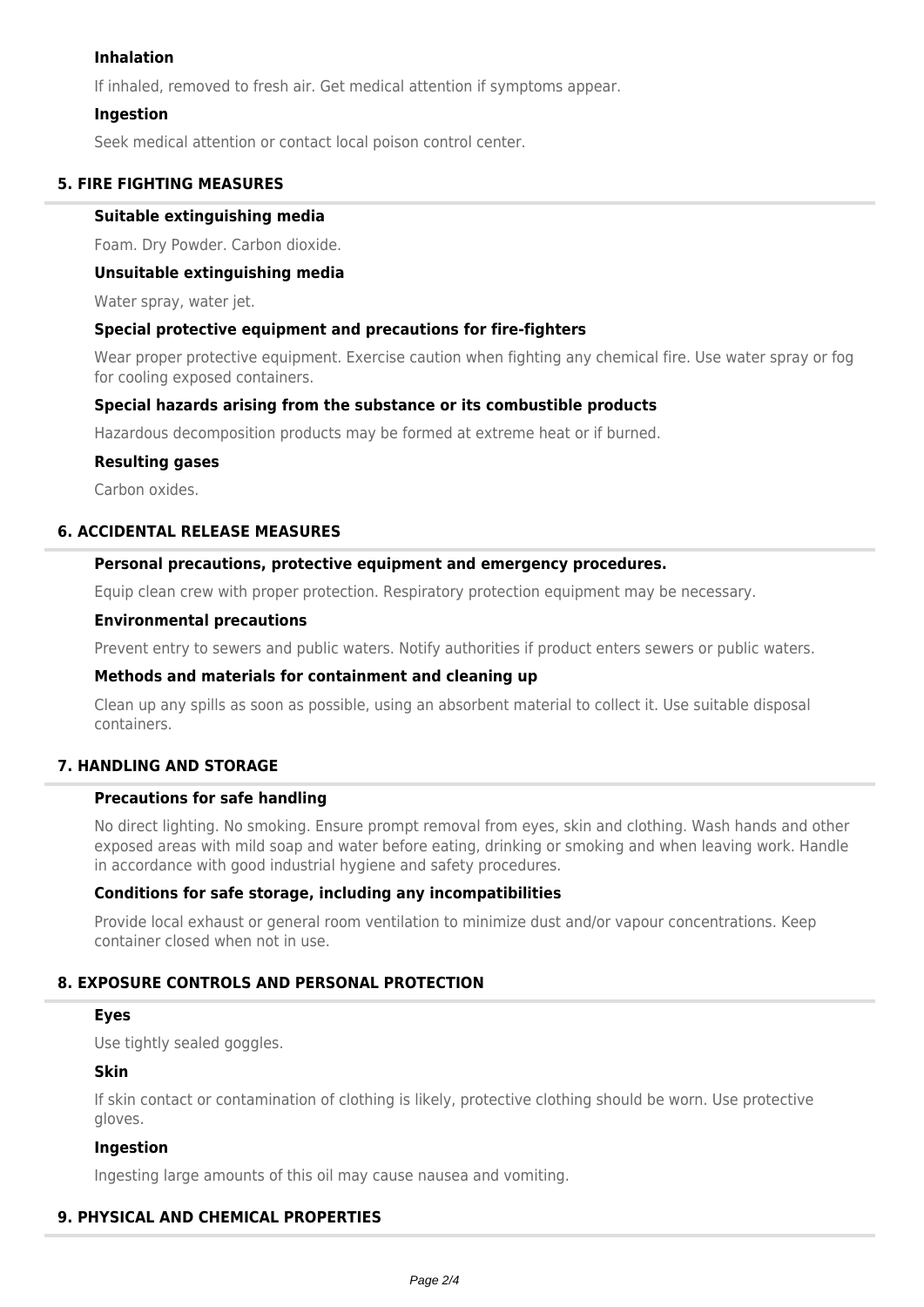| Pale yellow to gloden yellow Liquid |
|-------------------------------------|
| : Characteristic odor.              |
| $\therefore$ >229 °C                |
| $0.957 - 0.961$ @ 20°C.             |
| Soluble in oil. Insoluble in water. |
|                                     |

# **10. STABILITY AND REACTIVITY**

# **Reactivity**

This material presents no significant reactivity hazard.

# **Chemical stability**

Chemically stable.

# **Possibility of hazardous reactions**

Hazardous polymerization will not occur.

### **Conditions to avoid**

Avoid sparks, flame and other heat sources.

### **Incompatible materials**

Strong oxidizing agents.

### **Hazardous decomposition products**

Carbon Oxides.

# **11. TOXICOLOGICAL INFORMATION**

# **Skin contact**

Prolonged use of concentrated liquid and vapour is irritating to skin. Adverse skin effects should be prevented by normal care and personal hygiene.

### **Eye contact**

May be an eye irritant causing possible damage. Possible irritation should be prevented by wearing safety glasses.

### **Ingestion**

Large amounts may cause nausea and vomiting.

### **Serious eye damage**

May cause serious eye damage.

### **12. ECOLOGICAL INFORMATION**

### **Ecotoxicity**

Avoid any pollution of ground, surface or underground water.

### **Persistence and degradability**

Not available.

### **Bio - accumulative potential**

Not available.

# **Mobility in soil**

Not available.

### **13. DISPOSAL CONSIDERATION**

Dispose of product in accordance with local, state or provincial and federal regulations. Check with local municipal authority to ensure compliance.